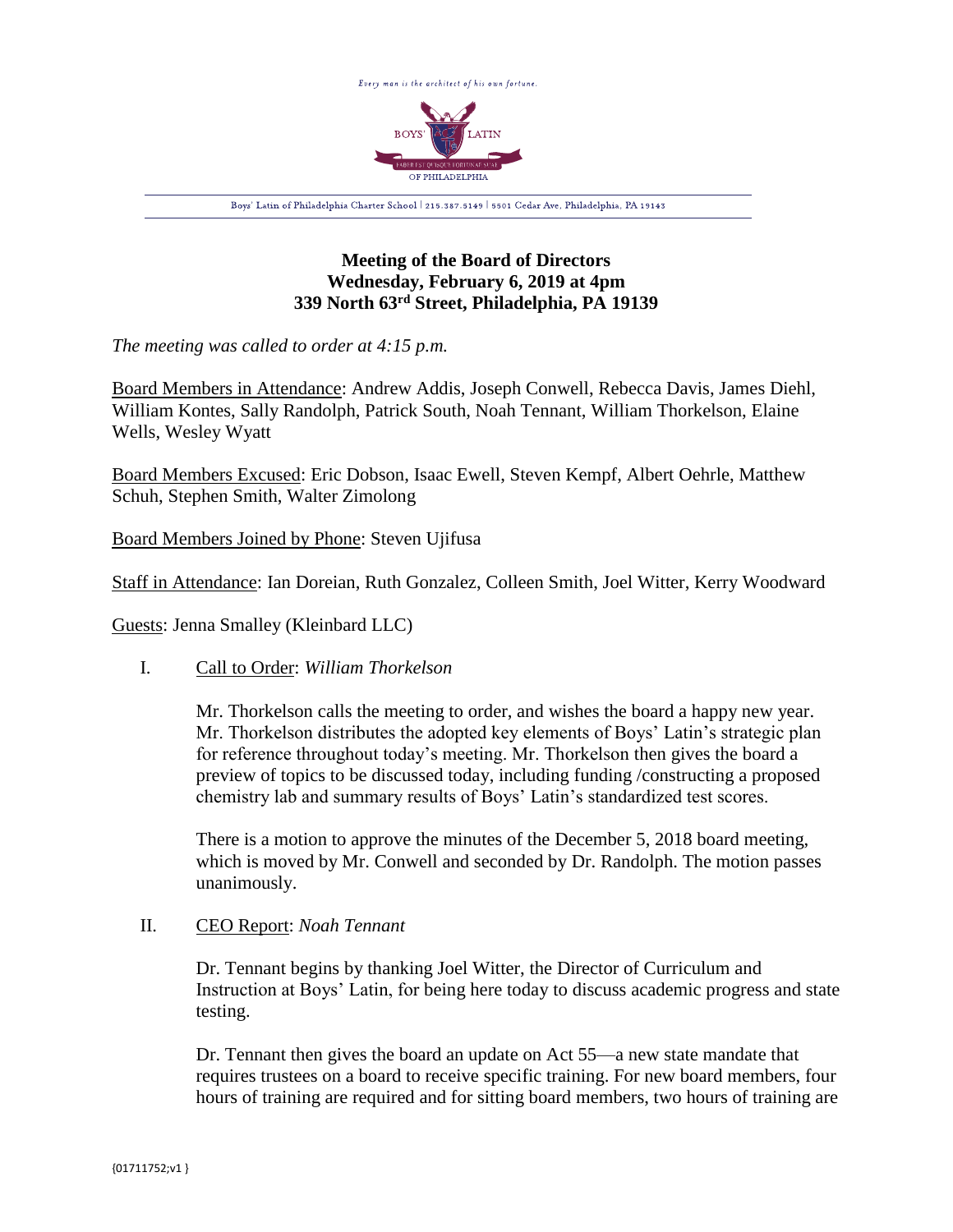required. Dr. Tennant states that Boys' Latin in in the midst of applying to be an official provider of such training, and is confident the school will be approved. Over the next few months, the administration team will reach out to board members about opportunities to receive this training. Dr. Tennant advises that this training will be an annual requirement.

There is a discussion on what the training would consist of, and who facilitates the training.

Continuing, Dr. Tennant updates the board on Boys' Latin's charter agreement. Boys' Latin was approved last year for a new charter, but with conditions. Boys' Latin has been working with the Charter School Office (CSO) on framing these conditions and is making progress on a new charter agreement. Boys' Latin's staff met with the CSO last week to work on the language of the charter, and issues such as transparency surrounding how Boys' Latin is compared to other schools. Ms. Woodward adds that out of 81 total charter schools in Philadelphia, Boys' Latin stands with 70 others who have not yet signed their charter. Ms. Woodward assures the board that Boys' Latin has not run into any issues with securing debt financing. Dr. Tennant notes that significant progress has been made with new leadership in the CSO.

Dr. Tennant announces that Boys' Latin's annual career day will be held on Friday, March 1 at the high school, with State Senator Anthony Williams as the keynote speaker. Ms. Woodward adds that the event will held from 8:30 to 11:30 am for  $10<sup>th</sup>$ through  $12<sup>th</sup>$  graders. So far 24 panelists are committed, and Ms. Woodward is seeking additional presenters, both men and women, in the fields of athletics, education, engineering, and the arts.

Mr. Witter then begins a presentation on Boys' Latin's academic progress. Mr. Witter explains that his role is to consult with teachers about teacher practice and crunch the numbers of student performance data.

Mr. Witter then dives into standardized test scores. Mr. Witter explains that traditionally,  $6<sup>th</sup>$  graders entering Boys' Latin are already two years behind in math and reading, as students were disserved either by prior schools or not finding success in former schools. Boys' Latin receives a large range of student capacity. Then Mr. Witter helps determine how to work best with the students, and explains the importance of talking about scores as comparisons or personal bests—students need to unlearn the idea that academic improvement is impossible beyond a certain age.

Mr. Witter then addresses the various ways to look at test scores in terms of achievement (how well the student is doing now) and growth (charting progress)— Boys' Latin focuses on growth. Boys' Latin uses an internal benchmark MAP Test which was developed to track student progress by comparing Boys' Latin students to the national population, as opposed to only local institutions. For state benchmarks, middle school students take the PSSAs, whereas high school students take the Keystone Exams.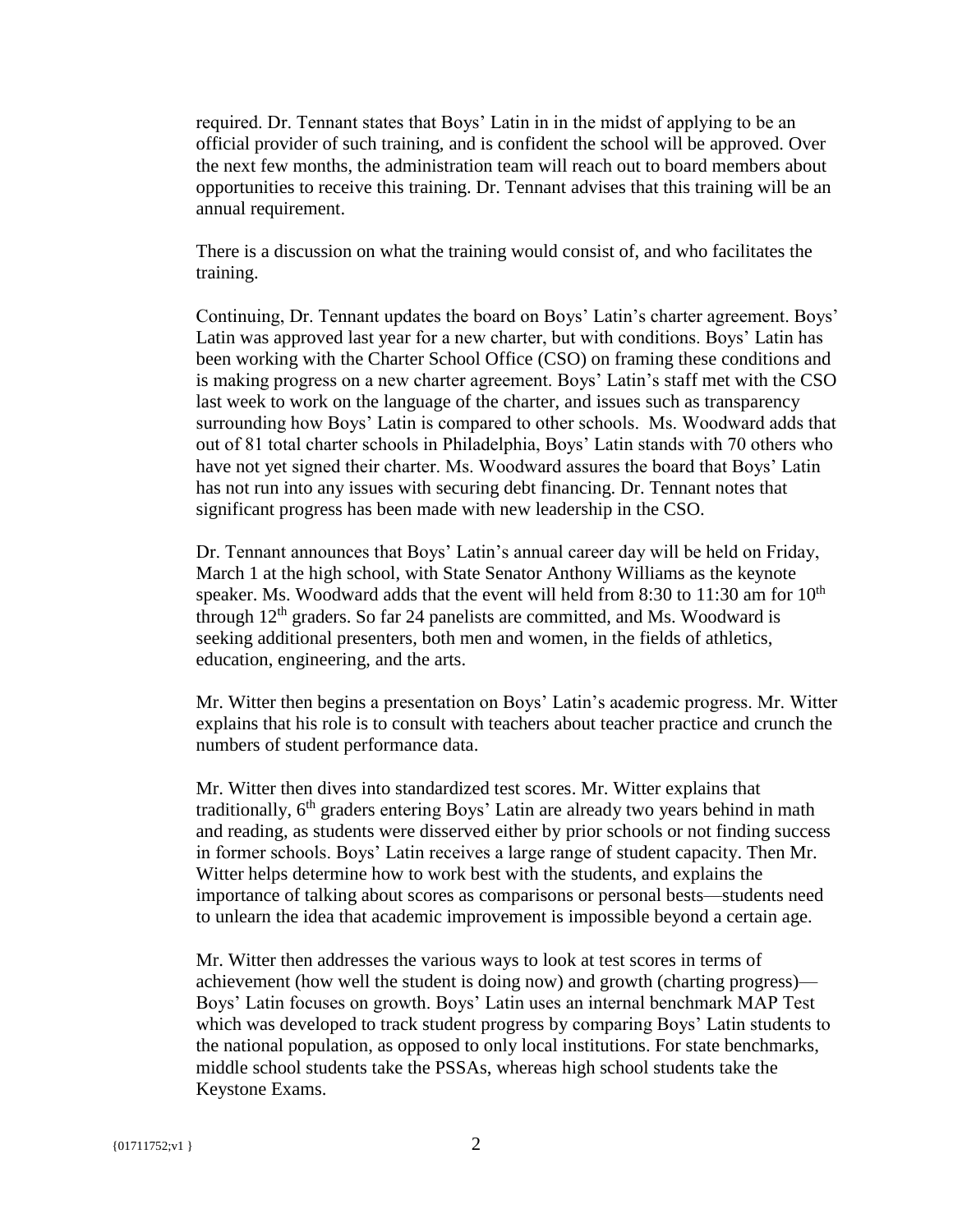Mr. Witter displays the recent PSSA scores, which shows 32 percent proficiency in English, 6 percent proficiency in math, and 27 percent proficiency in science. However when the middle schoolers took the growth test, significant growth was charted for the class of 2020 in both English (growth from the  $36<sup>th</sup>$  to  $49<sup>th</sup>$  percentile) and math (growth from the  $30<sup>th</sup>$  to  $42<sup>nd</sup>$  percentile) from  $6<sup>th</sup>$  to  $8<sup>th</sup>$  grade. Boys' Latin's School Progress Report from the District shows low scores for achievement, but the middle school is named a model school for progress.

A discussion follows as to what these results mean, the impacts of poverty on student achievement, and student motivation surrounding the state benchmarks. Mr. Witter explains that when students arrive to Boys' Latin in  $6<sup>th</sup>$  grade, they are in the bottom  $20<sup>th</sup>$  percentile—Boys' Latin does a lot of work to get as many students out of that percentile as possible. Mr. Witter confirms that Boys' Latin's PSSA scores are behind the school district average.

Continuing, Mr. Witter address Boys' Latin's Keystone scores which are stronger than PSSA scores, despite a slight dip in proficiency for the class of 2019. Mr. Witter explains that the state average is 60 percent proficiency, and Boys' Latin is not far off from that state average and beats the city average quite consistently. Mr. Witter states that the class of 2020 is the first class to advance from  $6<sup>th</sup>$  grade to high school from Boys' Latin middle school, and the strong results demonstrate the impact of Boys' Latin's curriculum from early on.

In terms of future steps towards improvement and growth, Mr. Witter details how Boys' Latin purchased the Eureka Math program to help align critical skills. Boys' Latin intends to build English skills by investing in ThinkCERCA, an online writing program. Mr. Witter adds that Boys' Latin's curriculum has also been revised to include vigorous SAT preparation.

A discussion follows on student retention, and what makes the class of 2019 different. Dr. Tennant notes that one aim of constructing a new science lab is to keep students who may be apt to leave to attend schools with strong science reputations.

Dr. Tennant and Mr. Witter conclude their presentations.

## III. Board Committee Reports

a. Parent Liaison Report: *Elaine Wells*

Ms. Wells begins by reporting on how Boys' Latin students received the Black Boy Experience seminar, which was held at the high school on January 28. Ms. Wells describes that the students were highly receptive to the experience, as it provides a safe space for boys of color to talk about trauma, lack of support, and emotional and mental challenges faced. Some students shared experiences about not having a support system, or not being able to express emotion over trauma throughout their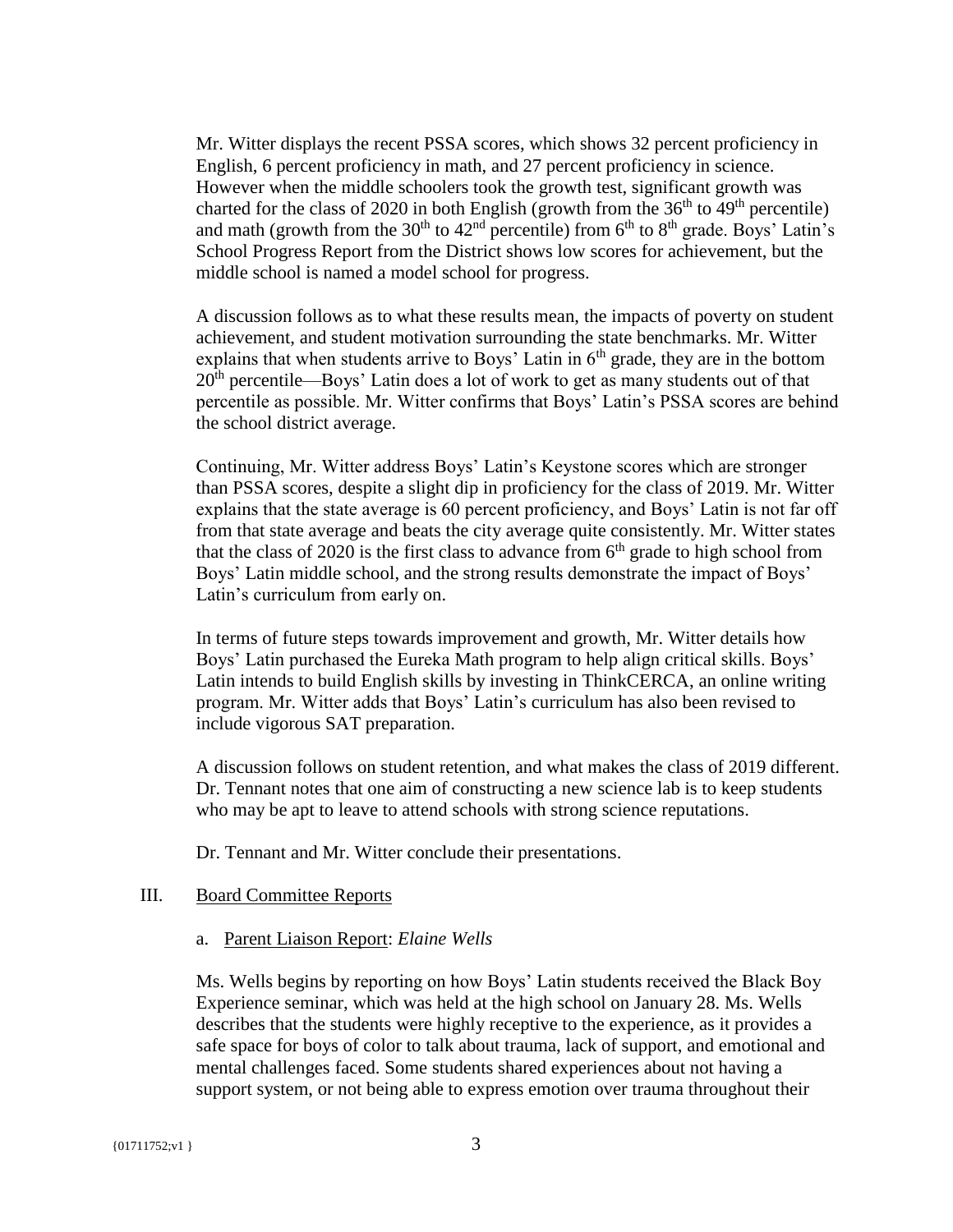lives—other answers ranged from violence, abuse, parental incarceration, going hungry, and how to express sexuality. Ms. Wells describes one exercise wherein the students stood in a line, put their hand on the shoulder of the boy in front of them, and shared one thing they were struggling with—one boy shared that his father was recently sentenced to 22 years in prison. Ms. Wells notes that students were comfortable enough to share that their parents are sometimes perpetrators of toxic masculinity, which takes a toll on young men. Dr. Tennant adds that 18 students participated, and Boys' Latin is talking about making the Black Boy Experience part of the freshman summer academy so all incoming students can benefit.

Continuing, Ms. Wells reports that Mr. McDaniel held a principal dessert and semi-EFN meeting on January 24 where parents were invited to share food and give feedback on how students were performing. Ms. Wells described the event as a positive opportunity to dialog with the principal, and one topic that was brought up was offering better school lunches. Ms. Wells announces that there will be a community meal after Saturday School for both parents and students at the end of this month, where parents can get together to network and older students can serve as mentors for younger students.

Ms. Wells concludes her presentation.

## b. Facilities: *Joseph Conwell*

Mr. Conwell begins by summarizing the recent facilities projects undertaken at Boys' Latin, primarily deferred maintenance and minimizing risk of liability. Mr. Conwell discusses upcoming projects for the board to consider, including roof, ceiling and pointing work on various buildings, and improving the middle school's parking lot and concrete. Mr. Conwell states that the facilities committee met recently to discuss future objectives such as a proposed environmental audit of the school (to test air and water quality, along with asbestos) and a physical security audit of the school.

Mr. Conwell explains how the facilities committee wants to give the Boys' Latin administration ownership of future facilities projects, and work with the administration to help make these projects happen.

Continuing, Mr. Conwell updates the board on the proposed science labs. The science labs are designed, Boys' Latin paid an architect, and now the committee is putting the labs out to bid. Mr. Conwell states that the early indication is that the chemistry lab would cost approximately \$250,000. Mr. Conwell states the facilities committee is confident that the lab would fall within this estimate, and hopes to receive three bids. Boys' Latin is on track time-wise for the project to start in May and be completed in August.

A discussion follows on the need for science labs, and how many labs are anticipated. Mr. Conwell clarifies that two labs are currently designed, a chemistry lab and a biology lab, with the chemistry lab being the top priority. Dr. Tennant adds that he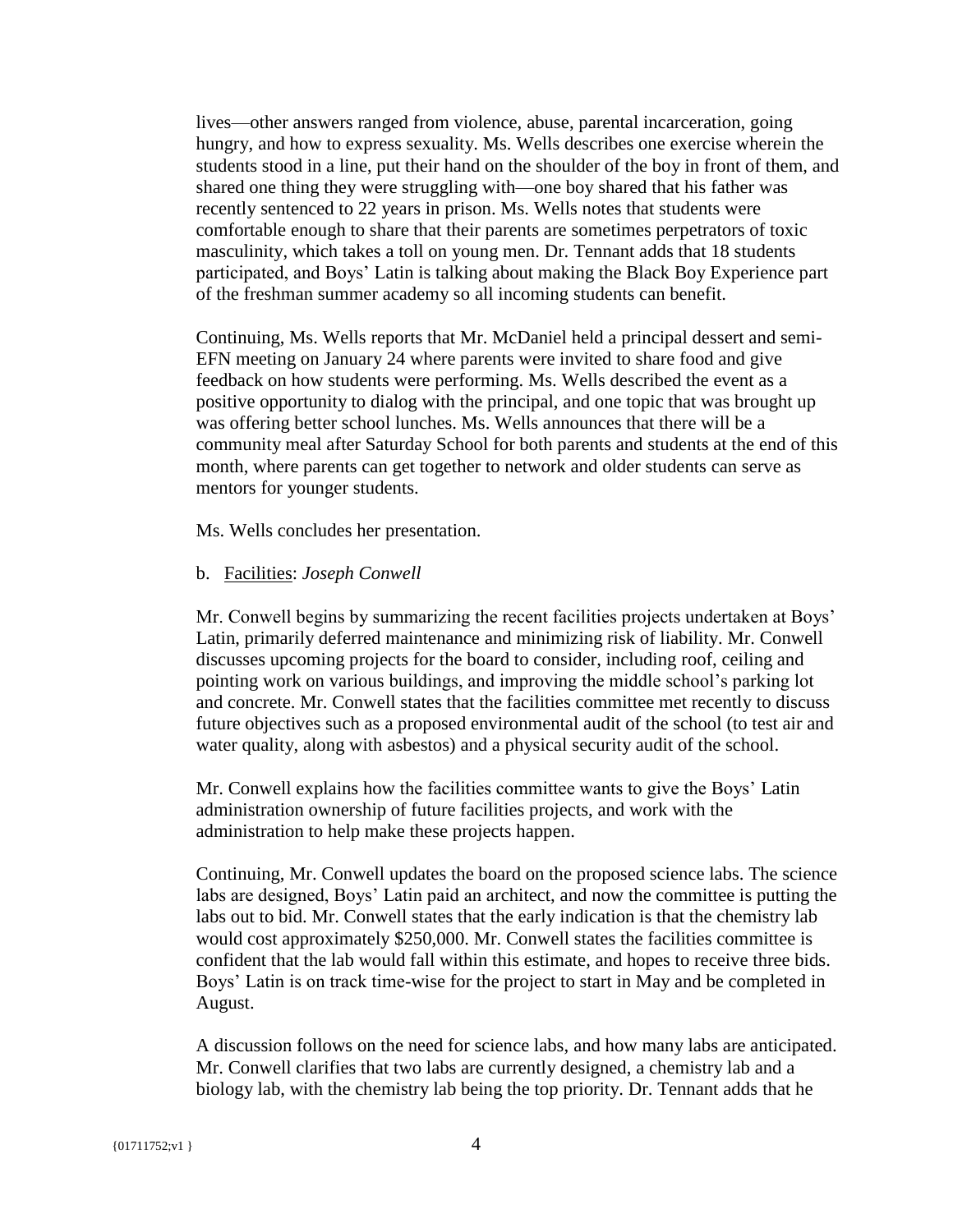feels strongly about moving forward with a chemistry lab, as one would add to the standard of excellence provided to students. Dr. Tennant explains the value of handson learning, and the invaluable soft skills that are acquired from group work in a real lab. Dr. Tennant states that students who have had beakers and burners in their hands in high school are more successful when they embrace these materials in college. In terms of student retention, Dr. Tennant notes that having a chemistry lab would help keep students who may be apt to leave to attend another school with a more robust science program.

A discussion follows on financing the chemistry lab. Mr. Kontes explains that the finance committee wants to make sure the school has cash on hand to pay for such projects—though Boys' Latin has adequate cash on hand now, the school is still waiting on a possible tuition claw-back from the school district. Once those numbers are finalized, the school will have a better sense of its cash on hand in order to green light the chemistry lab. In sum, Mr. Kontes states that the finance committee wants to wait on tuition reimbursement numbers before committing to the chemistry lab. Ms. Woodward adds that these numbers are usually published by the end of February.

Mr. Conwell reiterates that the facilities committee believes the science labs are an immediate need, and concludes his presentation.

## c. Finance: *William Kontes*

Mr. Kontes begins by summarizing Boys' Latin's 2018 Audit Report for the board. Mr. Kontes explains that the audit came back clean and sound, the only mark against Boys' Latin was that the audit date was missed. Despite this, Mr. Kontes assures the board that the missed date will not affect the CSO's opinion of Boys' Latin.

Continuing, Mr. Kontes states that Boys' Latin's financials are sound, in both development and attrition. Mr. Kontes then addresses the issue of modifying school lunches, which is not easy because Boys' Latin could lose a \$300,000 federal subsidy if certain changes are made.

There is a motion to accept the 2018 Audit Report as submitted, which is moved by Mr. Kontes and seconded by Mr. South. The motion passes unanimously.

Mr. Kontes concludes his presentation.

## d. Development: *Patrick South*

Mr. South begins by thanking Ms. Smith and Ms. Woodward for their hard work, as development is in good shape for the school year. The committee has raised more than its budgeted \$1 million, thanks to the great success of the annual appeal, which was distributed to approximately 1,000 donors and potential donors. Mr. South thanks Ms. Smith for her excellent work on organizing Boys' Latin's first ever alumni annual appeal.